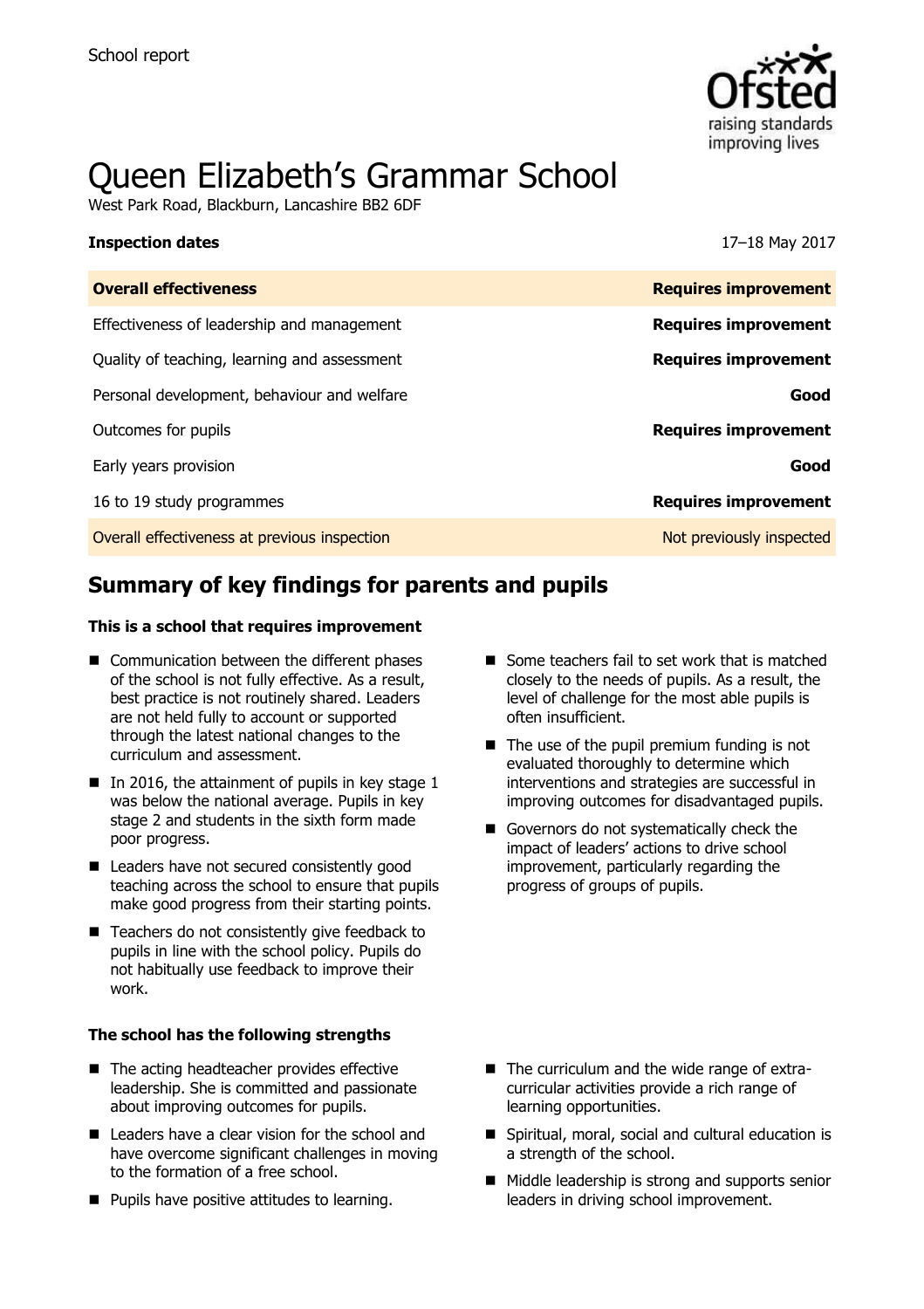

# **Full report**

### **What does the school need to do to improve further?**

- **Improve leadership and management by:** 
	- building stronger communication between the leadership of all phases so that there are consistent policies, procedures and practices in place
	- ensuring that the leadership of teaching and learning is sufficiently robust to identify strengths and weaknesses across all phases of the school and successfully improve any areas for development
	- sharing best practice consistently across this all-through school
	- using the pupil premium funding effectively for the direct benefit of disadvantaged pupils and carefully evaluating its impact on their learning and progress
	- continuing to provide training for governors so that they have a firm grasp of how well groups of pupils are progressing throughout the school so that they can challenge leaders effectively.
- Improve teaching, learning and outcomes by ensuring that:
	- teaching is well matched to pupils' needs and ensures that they make good progress
	- the most able pupils are challenged to make accelerated progress across the curriculum in all phases
	- there is greater consistency in the feedback that pupils receive in accordance with the school's policy, so that pupils know how to improve their learning
	- outcomes for pupils in all key stages continue to rise so that progress is consistently better than the national averages and the gaps for groups of pupils, in particular White British pupils at key stage 4 and girls at key stage 5, close rapidly.

An external review of the school's use of the pupil premium funding should be undertaken in order to assess how this aspect of leadership and management may be improved.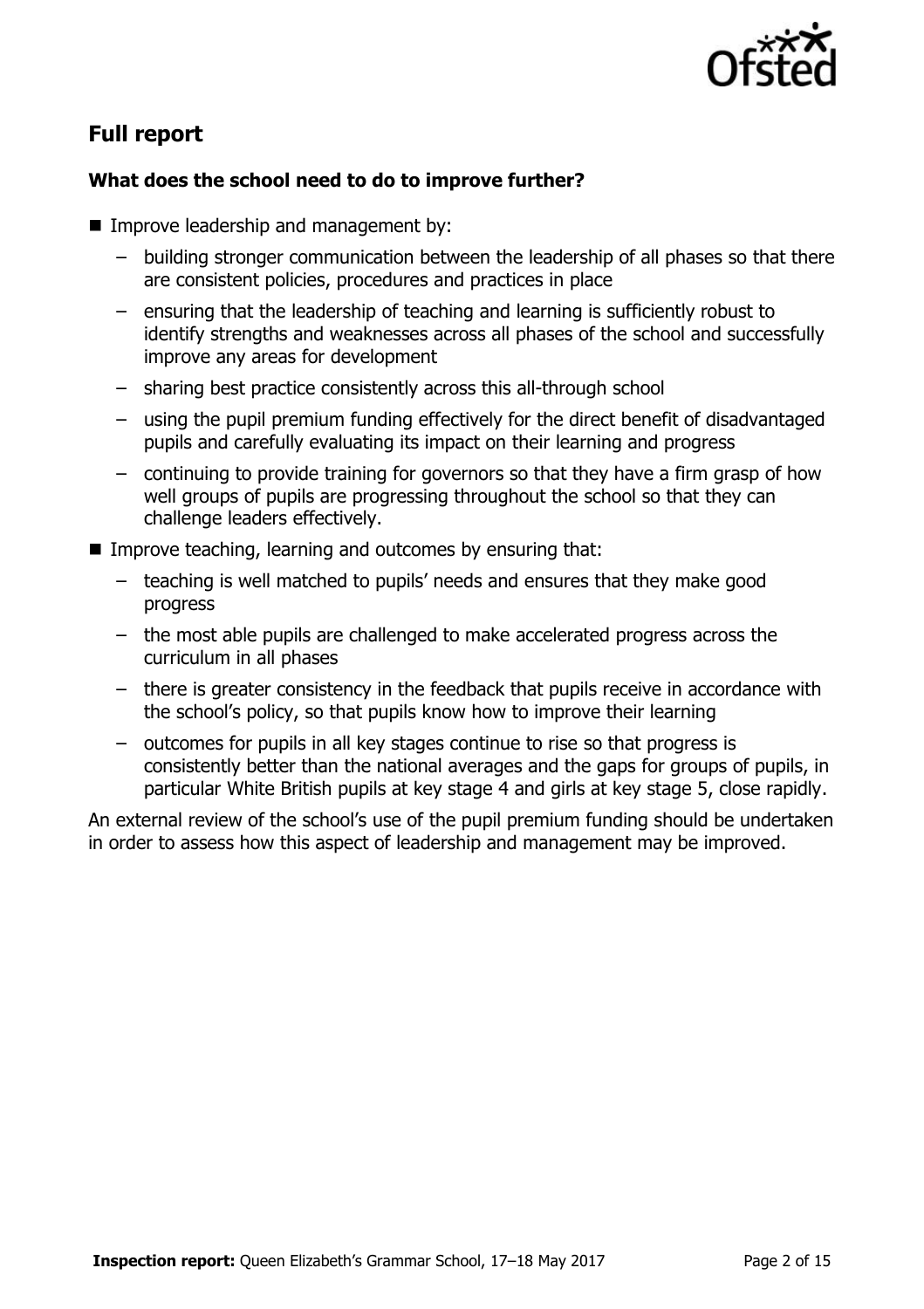

# **Inspection judgements**

#### **Effectiveness of leadership and management Requires improvement**

- $\blacksquare$  The school has been subject to a number of significant changes in the past three years. These include a change from independent school status to that of a free school, changes in staffing and a new headteacher. The management of these changes, in addition to adjusting to the changing intake of pupils both in context and number, have taken up considerable time for leaders at all levels.
- The acting headteacher, who has been in post for four months, is passionate about ensuring improved outcomes for all pupils in the school, and bringing about sustainable and lasting improvements in all areas of school life.
- Senior leaders know the school's main strengths and areas for improvement. However, not all senior leaders are sharp in their improvement planning and measuring the impact on pupils' provision and outcomes of the strategies and interventions. This means that the drive for improvement in some areas is not clearly focused enough on how success will be measured.
- The leaders of the primary phase work well with their team to improve provision. Some senior school leaders, who are most experienced in the secondary phase, have not provided primary leaders with the challenge and support needed to ensure a smooth transition to meet the requirements of the new primary curriculum. Consequently, outcomes for pupils in 2016 in the primary phase were significantly below the national average and did not meet the government's floor standards.
- Communication between leaders of the primary and secondary phases of the school is now improving. Leaders meet together frequently and share aspects of their roles. However, a coherent, strategic view of the all-through school is not yet embedded.
- Some aspects of the leadership of teaching and learning require improvement. In the secondary phase, middle leaders have been effective in evaluating the quality of teaching and learning in their departments. This information is passed on to senior leaders. However, there is no strategic overview of the strengths and weaknesses in the quality of teaching and learning to ensure the sharing of good practice.
- **Effective leadership in the primary phase is improving the quality of teaching and** learning and securing good behaviour and personal development for pupils.
- Leaders have ensured a broad and balanced curriculum from the early vears to key stage 4. A wide range of subjects are taught, including Latin and classics. This adds a different dimension to the curriculum and contributes to the distinctive nature of the school. In key stage 5, a traditional academic curriculum does not enable students to pursue more vocational courses.
- Some members of the school community and parent body believe that there is a lack of social cohesion in the school. Leaders carefully record incidents where pupils' behaviour does not meet expectations, including racist and homophobic incidents. The information held by the school shows that incidences of racist behaviour are decreasing significantly and exclusions are much lower than those found in other schools nationally.
- Leadership of the sixth form is pastorally strong. Students benefit from guided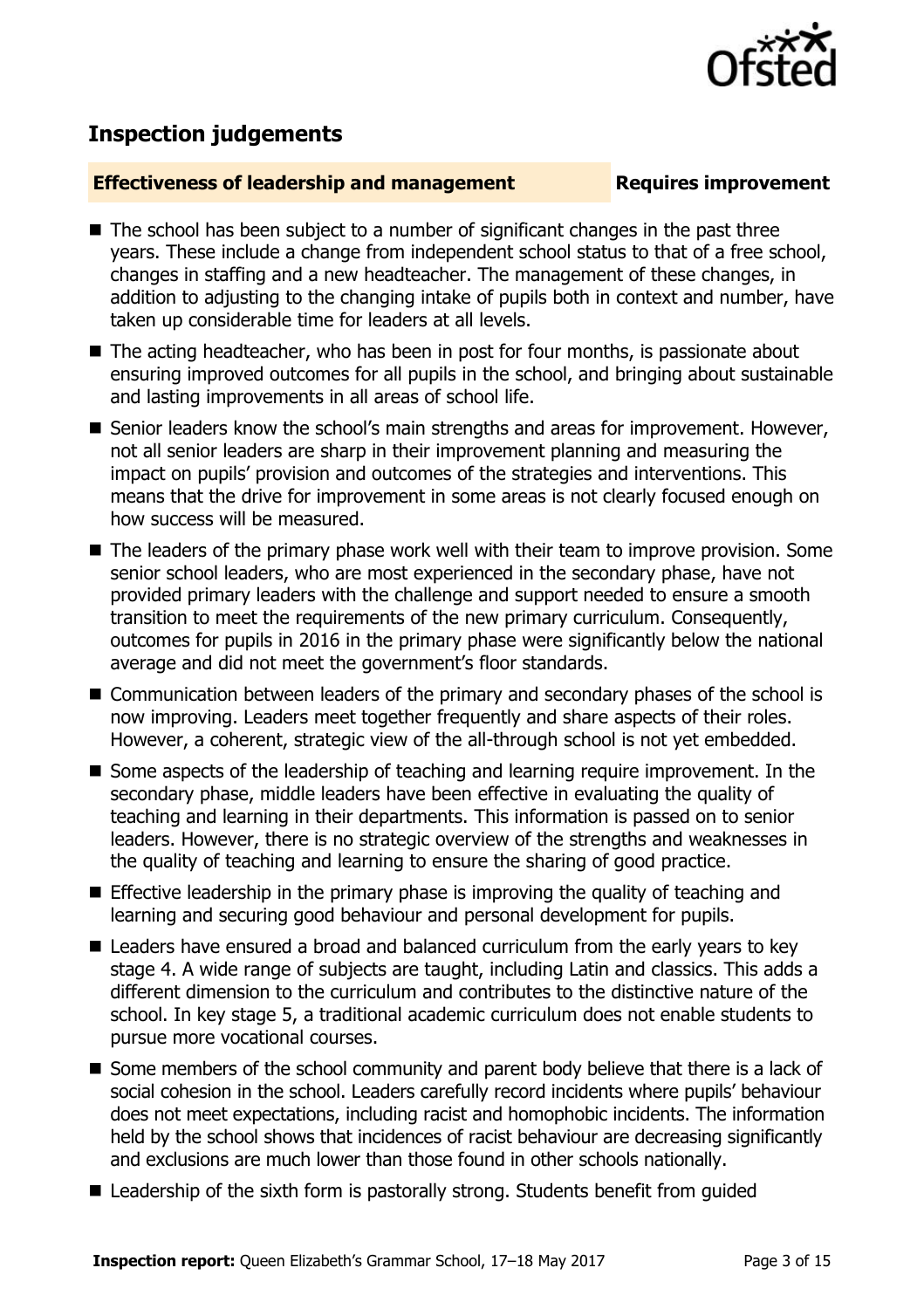

intervention and individual support. A renewed focus on academic guidance has the strong potential to further strengthen post-16 provision.

- Teachers new to the profession and those recently qualified generally receive good support in their first years of teaching. They are trained thoroughly in all aspects of safeguarding and appreciate the external support brokered for them by leaders.
- The systems for managing teachers' performance are linked to school improvement priorities and the progress of pupils. These systems provide teachers with guidance and training on how to develop their practice further.
- Leaders do not account well enough for how they spend the pupil premium funding. There is not enough clarity over which strategies are effective and which are not.
- The Year 7 catch-up funding is used to improve the reading ages of those who enter key stage 3 with below-expected standards in English and mathematics. Leaders were initially unclear about how many pupils were in receipt of the funding or about the gains in learning made by these pupils as a result of the funding. However, information provided by the school shows that these pupils do make progress in their learning.
- Funding to support pupils who have special educational needs and/or disabilities is used effectively to provide training for staff and for additional adults to support pupils' individual needs. These interventions are helping pupils to grow in confidence and improve their learning, but this is not yet consistent across all areas of the curriculum.
- The school spends the primary sports funding appropriately. Younger pupils take part in a wide range of relevant physical and sporting activities.
- Pupils' spiritual, moral, social and cultural education is strong. Pupils have a good understanding of different faiths and cultures. They have a clear understanding of right and wrong, equalities and discrimination. Pupils are taught well how to stay safe, both personally and online. As a result, pupils are well prepared for life in modern Britain.
- **Pupils of all ages say that they enjoy the wide variety of enrichment opportunities on** offer. There is a comprehensive range of after-school clubs, including sports, music, creative activities and academic clubs. All pupils appreciate the high-quality sporting facilities at the school.
- The headteacher's plans for school improvement are rooted in raising pupils' aspirations and achievements. She is relentless in her pursuit of excellence for all and is determined to improve relationships with staff and parents for the benefit of every pupil in the school.

### **Governance of the school**

- Governors fully support the school's ethos and know the school very well. They understand the challenges that leaders face in managing the recent changes as the school moved to become a free school.
- Governors fully support the acting headteacher in her drive to improve the progress of all pupils.
- Governors and leaders ensure that the school buildings are fit for purpose. Classrooms are clean and bright and conducive to learning. Outdoor spaces are well maintained. Sporting facilities are of a high quality and present a superb environment in which to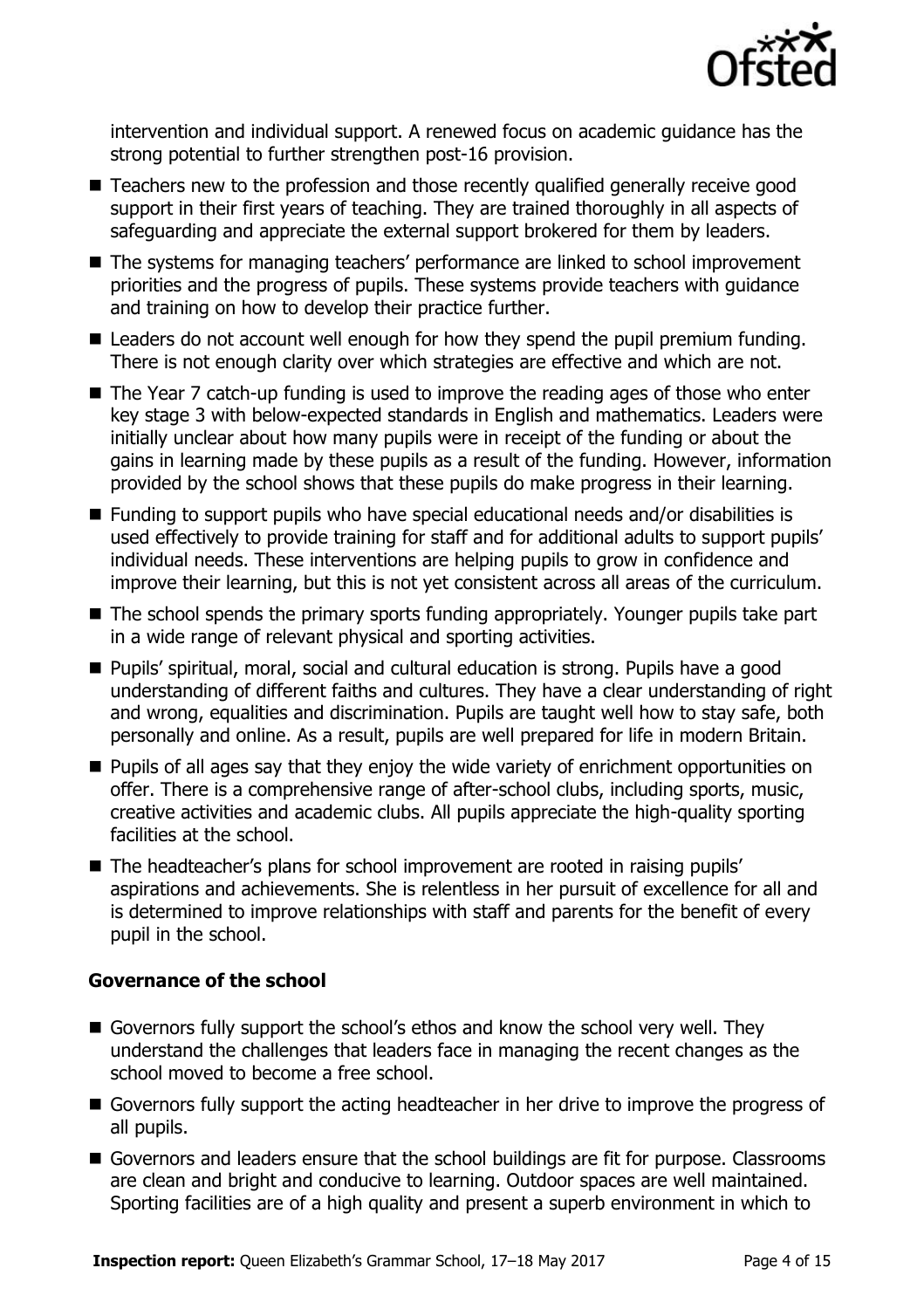

partake of sporting activities.

- $\blacksquare$  Members of the governing body frequently visit the school, undertaking visits to lessons and speaking with pupils. The chair of the governing body meets with the headteacher on a weekly basis to check on the quality of the school's provision. As a result, governors are aware of the strengths and weaknesses of the school.
- The governor responsible for safeguarding works closely with leaders to check the school's procedures for keeping pupils safe are effective. All members of the governing body fully understand their responsibilities regarding keeping pupils safe.
- Governors hold leaders to account, but are not sufficiently adept in assessing clearly the impact of actions taken by leaders to improve the progress of groups of pupils across the school.

### **Safeguarding**

- The arrangements for safeguarding are effective.
- Leaders ensure that all staff are fully trained and receive regular safeguarding updates. Concerns raised about any pupil's well-being or safety are followed up quickly by leaders, who involve outside agencies, the local authority and parents as appropriate.
- The school's procedures for safely recruiting and vetting staff and governors meet the necessary requirements.
- Inspectors tested whether some concerns expressed by staff through Ofsted's questionnaire meant that pupils were at risk because of the school's policies and procedures. The headteacher is determined that every pupil under her care will be safe and thrive in the school. She has already acted decisively to secure safeguarding arrangements and brought in several improvements, in conjunction with external agencies, such as the fire brigade and the local council.
- Improvements are continually being made to the school site to ensure that pupils are safe, including electronic door access. Consequently, inspection evidence supports the view that pupils are safe and senior staff are constantly seeking to improve this area. Leaders and governors are in no doubt as to their responsibilities regarding safeguarding.
- $\blacksquare$  Pupils are taught well how to keep themselves safe both personally and online. They are taught about a wide range of risks, from internet dangers to exploitation and extremism. Pupils who met with the inspectors and the very large majority of pupils who responded to the online questionnaire said they felt safe in school.
- Most parents who responded to the online questionnaire, Parent View, were confident that their children are safe and happy at the school.

#### **Quality of teaching, learning and assessment Requires improvement**

- Teaching requires improvement because it does not vet ensure consistently good achievement for pupils across year groups and subjects.
- The quality of teaching is inconsistent across the school. There is some good teaching that enables pupils of all ages to make good progress over time. However, some teachers do not plan activities to meet the different needs of pupils. As a result, some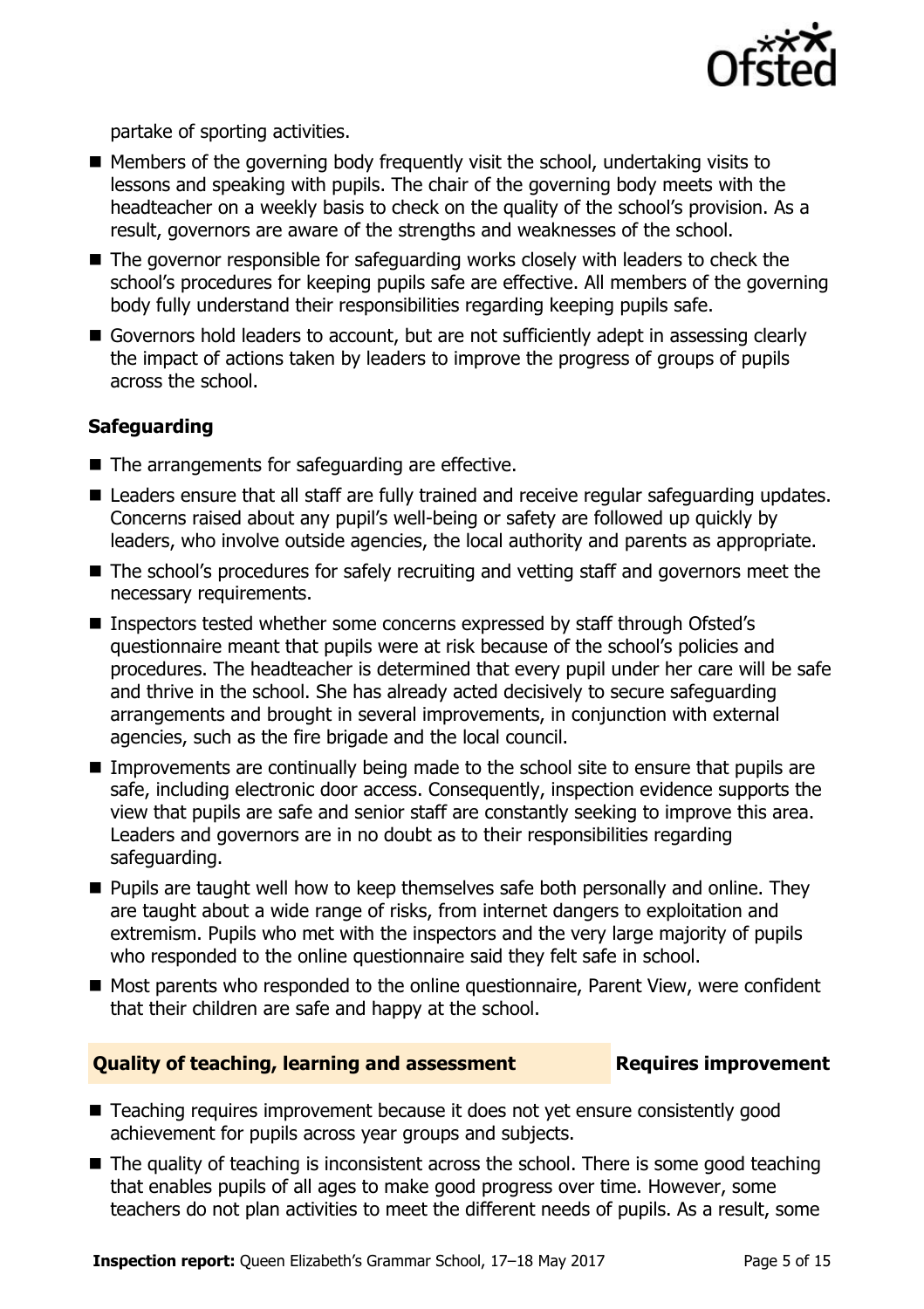

of the most able pupils are not sufficiently challenged. Conversely, at times, the least able and those who have special educational needs and/or disabilities find it more difficult to understand concepts. As a result, the work they produce can be of low quality and poorly presented.

- Assessment systems in key stages 3 and 4 are not currently matched rigorously enough to the content of the new national curriculum and increased content of the new GCSE syllabuses. As a result, assessment is not currently reliable enough to ensure that teaching is pitched accurately to meet the needs of pupils of all abilities.
- $\blacksquare$  Most middle leaders are ready for the upcoming changes in the way in which the school assesses pupils' progress but are waiting for a definitive steer from leaders about the direction that assessment will take. Staff acknowledge that accurate assessment systems and teachers' confidence in them are key to accurate planning for individual needs, identifying and overcoming barriers to learning and improving progress for pupils of all abilities.
- In the primary phase, teachers have worked successfully to improve the accuracy of their assessment of pupils' learning. By working closely together and with other local schools, teachers are now more secure in their understanding of national curriculum expectations in reading and writing. As a result, current pupils are on track to make much better progress this year in reading, writing and mathematics, including the proportion of pupils working at greater depth.
- Generally, phonics is taught well and pupils achieve highly in the national phonics screening check. The most able pupils are challenged in phonics work, but opportunities to use and apply phonics across the wider curriculum are not always maximised.
- Leaders have taken steps to improve the quality of pupils' reading across the school. New resources designed to motivate and encourage pupils, particularly boys, to read more are proving successful. More guidance for pupils on which books to select would ensure that all reading materials are suitable for their ability. Most pupils who read to an inspector used their phonic skills to decode challenging words and could meaningfully discuss what they had read.
- Leaders and staff have recently implemented a new policy for marking and feedback to pupils. Some staff are implementing the new policy consistently, and this provides pupils with praise and clear next steps for their learning. Often, pupils do not respond productively, in line with the policy, when useful feedback is given to improve their work.
- $\blacksquare$  Homework is well organised and used effectively in key stages 1 and 2 to support learning. At key stages 3 and 4, homework varies in quality, quantity, marking and effectiveness. Leaders and parents have identified this concern and plans are in place to improve the provision of homework.
- Additional adults are deployed effectively to support pupils in all key stages. They work successfully with pupils to further explain concepts and keep them fully involved in the task at hand. As a result, even though the progress of pupils who have special educational needs and/or disabilities varies, the majority make progress appropriate to their individual needs.
- **E** Lessons are generally very calm and purposeful. Pupils are well behaved in class and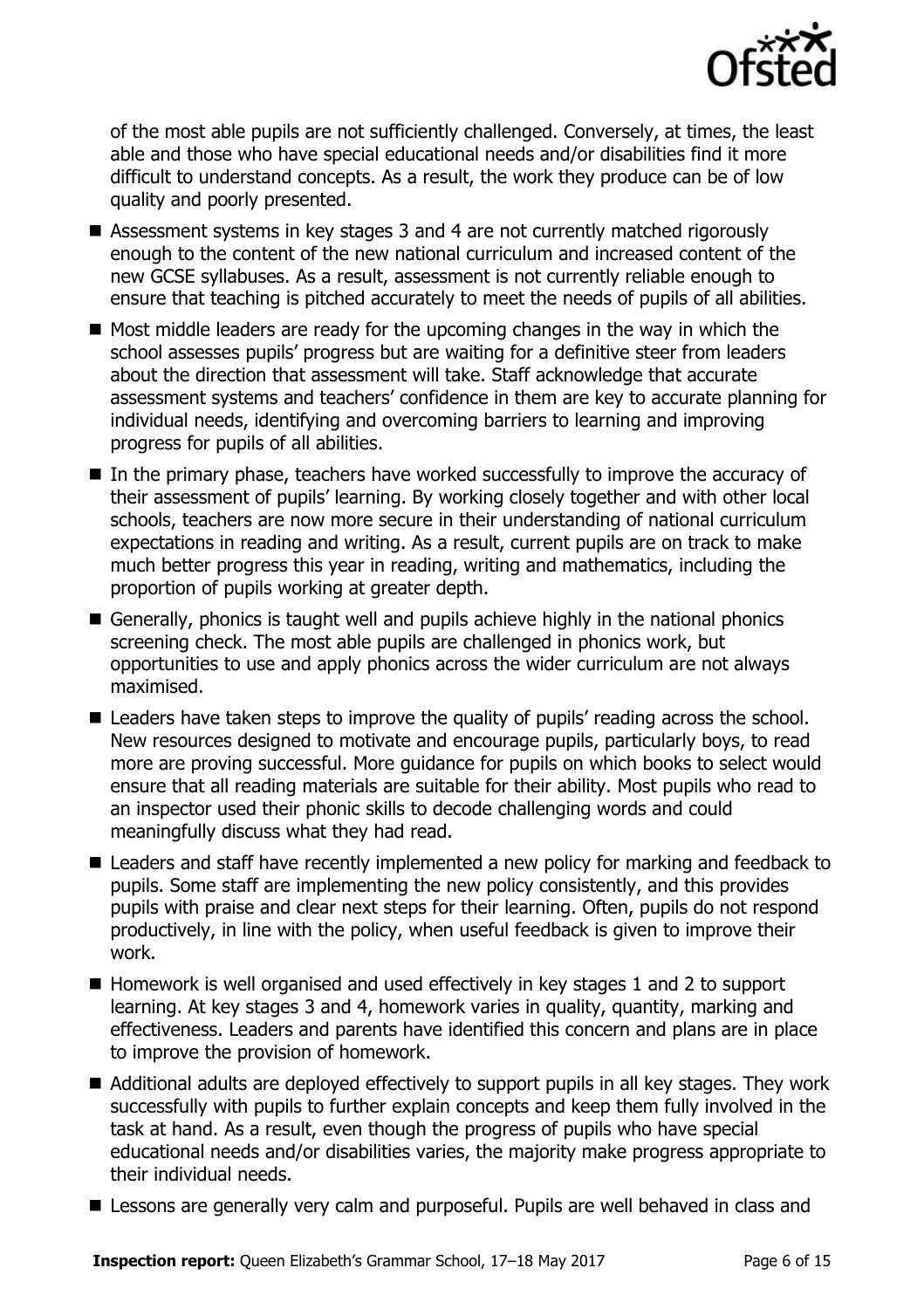

respectful of teachers' and other pupils' views. When incidences of low-level disruption occur, they are effectively dealt with.

- Many teachers' good subject knowledge enables them to draw out pupils' understanding and deepen their learning. This is most effective when teachers encourage pupils to explain their answers further and justify responses. There are times, however, when some pupils' passivity in lessons means that they do not respond to questions and can avoid becoming engaged in learning.
- Most teachers use subject-specific and target language well to model the responses required from pupils.
- Leaders and staff keep parents well informed about pupils' progress through termly reports and parents' evenings. Parents are pleased with the academic information that they receive from the school.

#### **Personal development, behaviour and welfare Good**

#### **Personal development and welfare**

- The school's work to promote pupils' personal development and welfare is good.
- Many pupils of all ages show resilience, self-confidence and good manners. All pupils who spoke with the inspectors were welcoming and polite. Pupils look smart and take pride in their uniform. The school's environment is free from litter, in both the secondary and primary phases.
- **Pupils' mostly positive attitudes to learning show that many are keen to learn. Pupils** take a pride in their work and most books are neat and tidy.
- Pupils' spiritual, moral, social and cultural development is a strength of the school. Through the curriculum, complementary studies, assemblies and extra-curricular activities, pupils receive a wide range of opportunities to help them develop into confident, articulate and well-rounded future citizens.
- $\blacksquare$  Pupils have opportunities to take on extra responsibility, for example through the prefect and house systems. A range of trips, visits and charitable and fundraising events help pupils to understand the needs of others. For example, an annual school trip to Uganda involves older pupils in helping a school and the children there.
- **Pupils' understanding of faiths other than their own is well developed. Pupils at the** school come from diverse backgrounds and are keen to teach their peers about their own beliefs. Year 2 pupils recently taught primary school children from another school about Islam.
- **Pupils have a strong knowledge of democracy, the rule of law and respect for** individuals because they have been well taught. Pupils are well equipped and prepared for life in modern Britain.
- **Pupils are taught well how to keep themselves safe, online and in the community.** External agencies regularly deliver assemblies to pupils, highlighting current concerns and local and global issues, such as social cohesion.
- Different groups of pupils do not always mix together in social times. Leaders are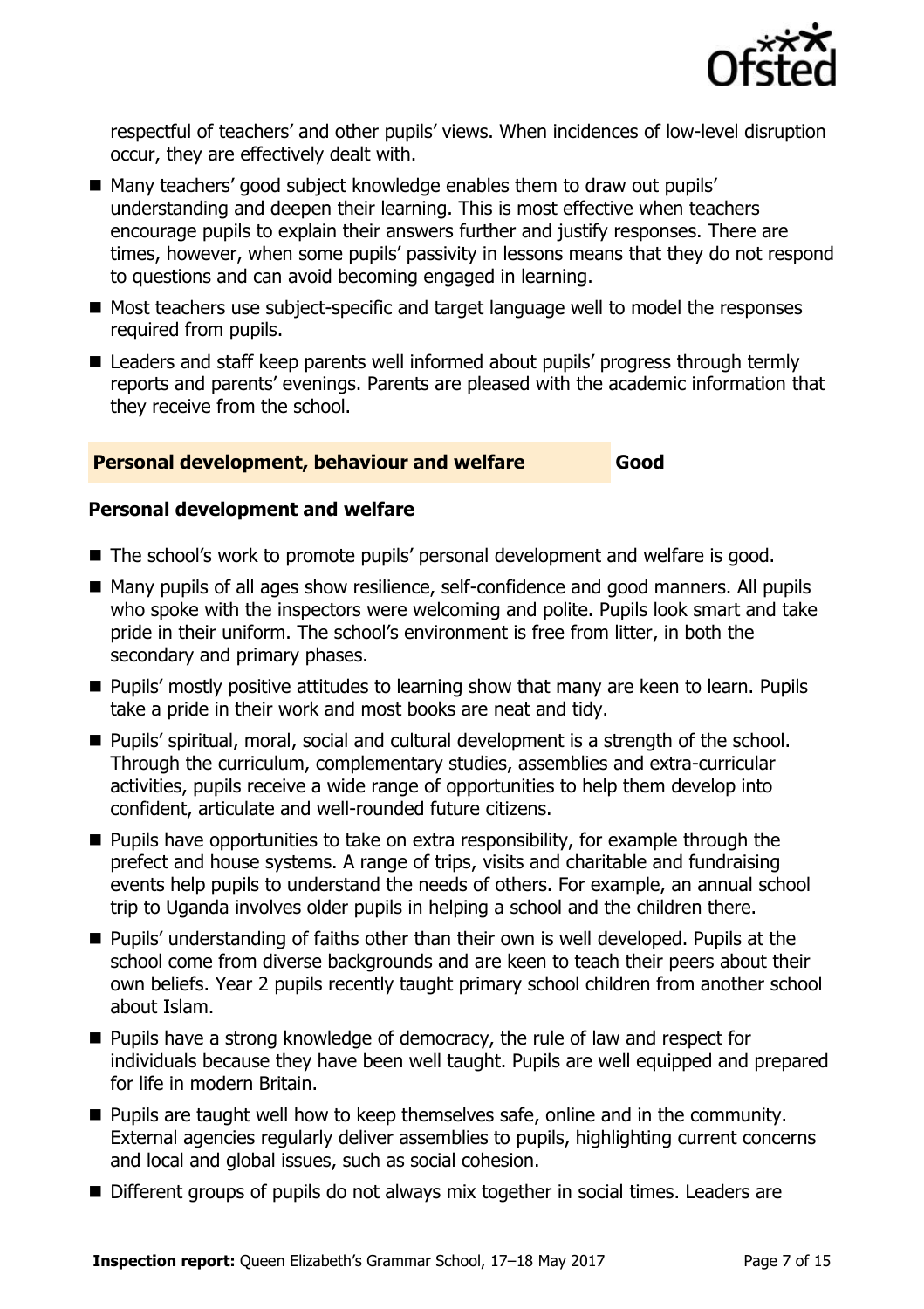

aware that more work needs to be done to ensure that all groups of pupils integrate well and see themselves as one community.

- Occurrences of bullying, including racist incidents, are declining in number. Pupils who spoke with the inspectors or responded to the online questionnaire said that bullying is rare, but that when it does occur, they feel able to talk to staff, who then take effective action. Some pupils expressed the view that this action is not always taken as promptly as it could be. The majority of parents who responded to the online questionnaire agreed that the school deals effectively with bullying, when it occurs.
- All pupils across the school value the range of sports on offer and the high-quality resources and sporting facilities available. Pupils are taught how to keep healthy and physically fit. Younger pupils are taught about 'healthy bodies, healthy minds'. Leaders are vigilant about pupils' emotional well-being and provide counsellors to support pupils when needed.
- **Pupils make a smooth pastoral transition from primary to secondary school. Staff** ensure that pupils are supported to settle in and find their way around the school confidently. Academic transition is less effectively managed. There is less continuity in ensuring progression in learning, which is often left to individual subject leaders to develop.

### **Behaviour**

- The behaviour of pupils is good.
- The school is an orderly environment. Pupils move around the school in an orderly fashion, demonstrating good manners. At social times, pupils conduct themselves well.
- Overall, the vast majority of pupils behave well in lessons. In a minority of lessons, pupils are compliant but passive in their attitudes to learning. In a small number of lessons, some low-level, off-task behaviour occurs and this limits the progress that pupils make.
- The proportion of pupils excluded from school, including those excluded more than once, is below national levels and continues to decrease.
- **Pupils' attendance is in line with the national averages at each phase, which** demonstrates that pupils want to be at school. Attendance for pupils who have special educational needs and/or disabilities is rising, but the attendance of disadvantaged pupils is slightly below the national average.

### **Outcomes for pupils Requires improvement**

- There are marked variations in pupils' outcomes, both historically and currently across the school. The inconsistencies in teaching, learning and assessment mean that overall, pupils do not make sustained and strong progress from their starting points.
- **Pupils who have special educational needs and/or disabilities make some progress as** they move through the school, but this progress varies depending on the pupil's individual need. However, the work in current pupils' books shows that achievement is improving for some of these pupils.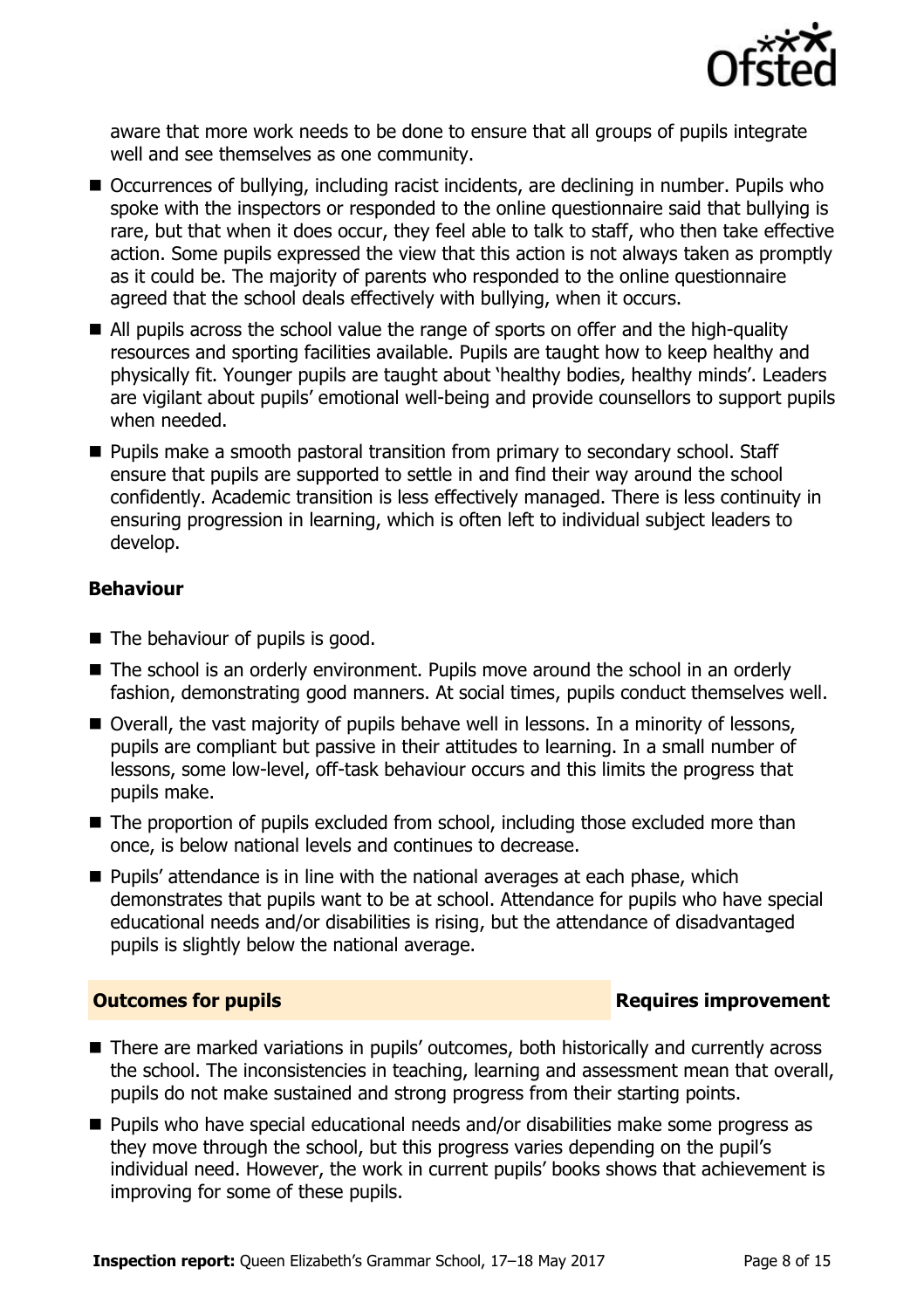

- In 2016, the proportions of pupils in Years 2 and 6 who achieved the expected standards in reading and writing were significantly below the national averages. Progress in mathematics was more in line with the national averages. The proportion of pupils who were working at greater depth was also below the national averages at the end of key stage 2.
- The attainment of current pupils in key stages 1 and 2 is more in line with age-related expectations and overall they are making good progress. There are differences in the progress of some pupils in Year 1 and the quality of handwriting is inconsistent throughout key stage 1.
- The proportion of pupils meeting the expected standard in the 2016 Year 1 phonics screening check rose to above the national average. There is a consistent approach to the teaching of phonics and most pupils are acquiring the skills and knowledge necessary to be successful readers. However, some pupils still do not apply effectively their learning in phonics to their reading. Pupils are enjoying the greater range of books available to them in the school.
- In the secondary phase, in 2016, pupils made less progress in French and core and additional science than in other subjects. The progress of White British pupils was slower than other pupils in the school and slower than nationally in English and the open element qualifications.
- Information about the progress of current secondary pupils indicates that lowerattaining pupils are making positive gains in their learning. The most able pupils, however, including the most able disadvantaged pupils, are not demonstrating the same improvement as other groups. Leaders acknowledge that more challenge for the most able pupils is an area for improvement across the school.
- The small numbers of pupils who enter the school in Year 7 and need to catch up in literacy and/or numeracy improve their reading skills during the year. Progress in mathematics as a result of this funding is unclear.
- $\blacksquare$  The progress of disadvantaged pupils from their starting points is similar to the progress made by their peers in most subjects and year groups, although there are inconsistencies and variations. The lack of clear analysis by leaders means that leaders and governors are not clear on the impact of the strategies used to diminish differences for these pupils.
- Careers education is developing well under new leadership. There is a clear plan to provide quality careers advice and guidance. Leaders of this area are working successfully to raise pupils' aspirations. Work experience for Year 10 pupils offers the opportunity to consider different career options. Strong links with local employers are being developed.

#### **Early years provision Good Good**

- Leaders of the early years ensure that children get off to a strong start in school. They have high expectations for children's academic and personal development. Leaders are acutely aware of the strengths and areas for development and tackle these with determination and vigour.
- Safeguarding and welfare requirements are effective in ensuring that children feel safe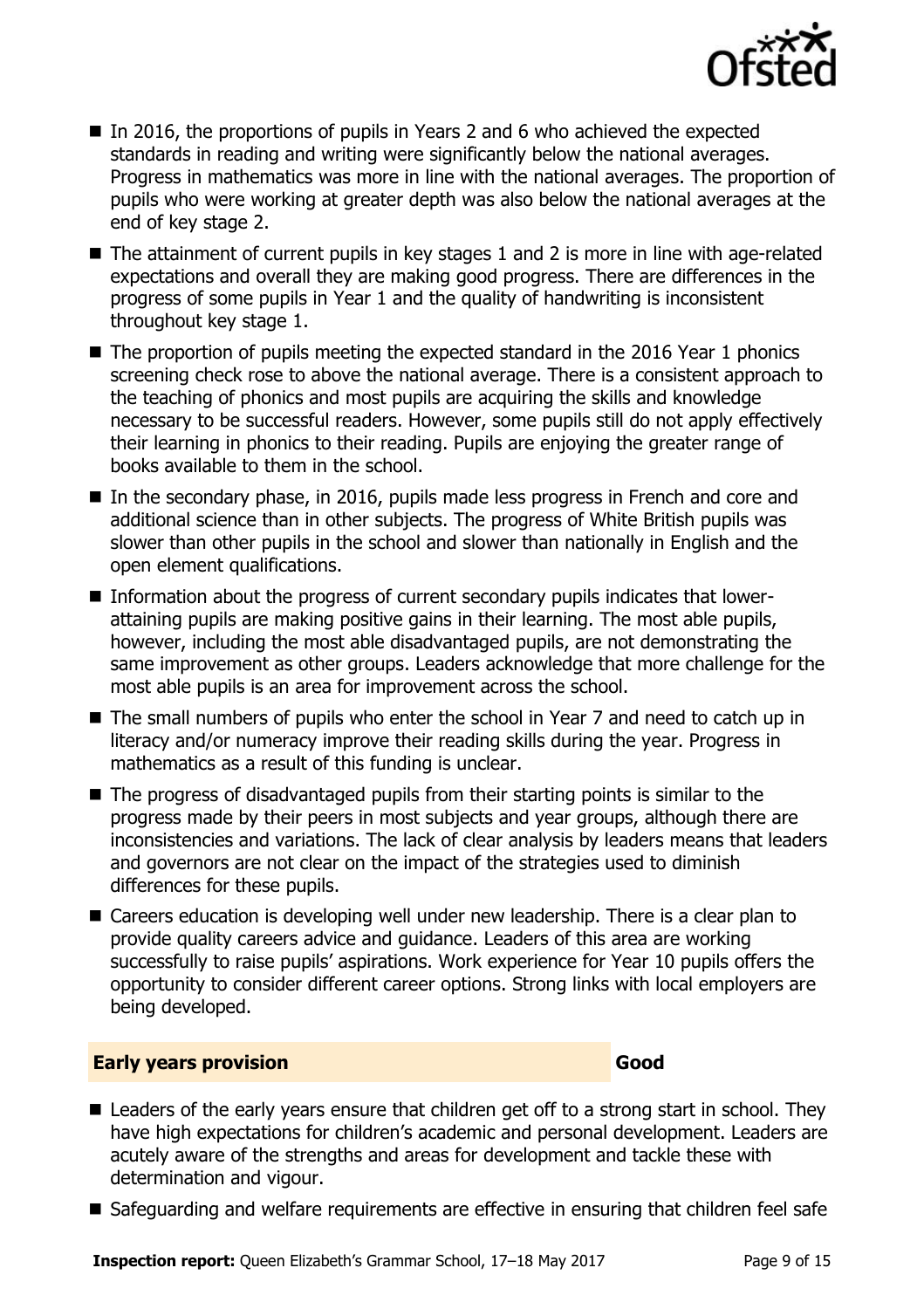

and are kept safe. Child protection policies and procedures are well understood by all staff. Children behave well.

- Teaching in the early years is good. Staff have a clear understanding of children's needs and plan interesting activities to meet those needs. For example, during the inspection, a range of activities linked to 'Jack and the Beanstalk' gave children many learning opportunities, particularly in writing.
- Children play well together in pairs, small groups or individually. Child-initiated activities are closely monitored by staff, who sometimes join in to develop learning further. For example, when pouring water from a container to another, a child was encouraged to count how many containers were needed.
- Children are keen to talk about their activities and what they are learning. Children are confident and articulate. They say that they enjoy their learning.
- The school's assessment information indicates that the majority of children enter the early years with skills and knowledge that are broadly typical for their age. In 2016, more children than the national average reached a good level of development at the end of the Reception Year in mathematics and reading. They made good progress from their starting points and are well prepared for Year 1.
- Leaders track individual children's progress and target interventions when necessary. This contributed to the strong phonics outcomes in 2016. Information about children's current progress in phonics shows that the vast majority of individual children and groups of children are reaching expected standards. Leaders use the additional funding well to improve the progress of disadvantaged children.
- Indoor and outdoor resources and areas are well organised and stimulating. These enhance learning. Good use is made of space and children are encouraged to move freely between areas.
- Leaders have established good links with parents. This ensures that children experience a smooth transition into the early years provision.
- Staff receive professional development and training relevant to their roles. Staff reflect on how the early years provision can be further developed and take effective action to improve it, such as the continued work to create distinctive areas for learning and improving the outcomes for the most able children.

### **16 to 19 study programmes Requires improvement**

- Outcomes in the sixth form in 2016 were below the national average but above the minimum standard threshold. Progress for female students in 2016 was significantly below average. There are considerable differences in outcomes between different subjects, and these continue for current students. As a result, outcomes in the sixth form require improvement.
- The quality of teaching, learning and assessment over time is variable, relating directly to the variability in students' outcomes. Where teachers' expectations are high, learning proceeds at a brisk pace. Highly effective questioning was observed, for example, in a physical education lesson, when examination-style questions were deconstructed and analysed.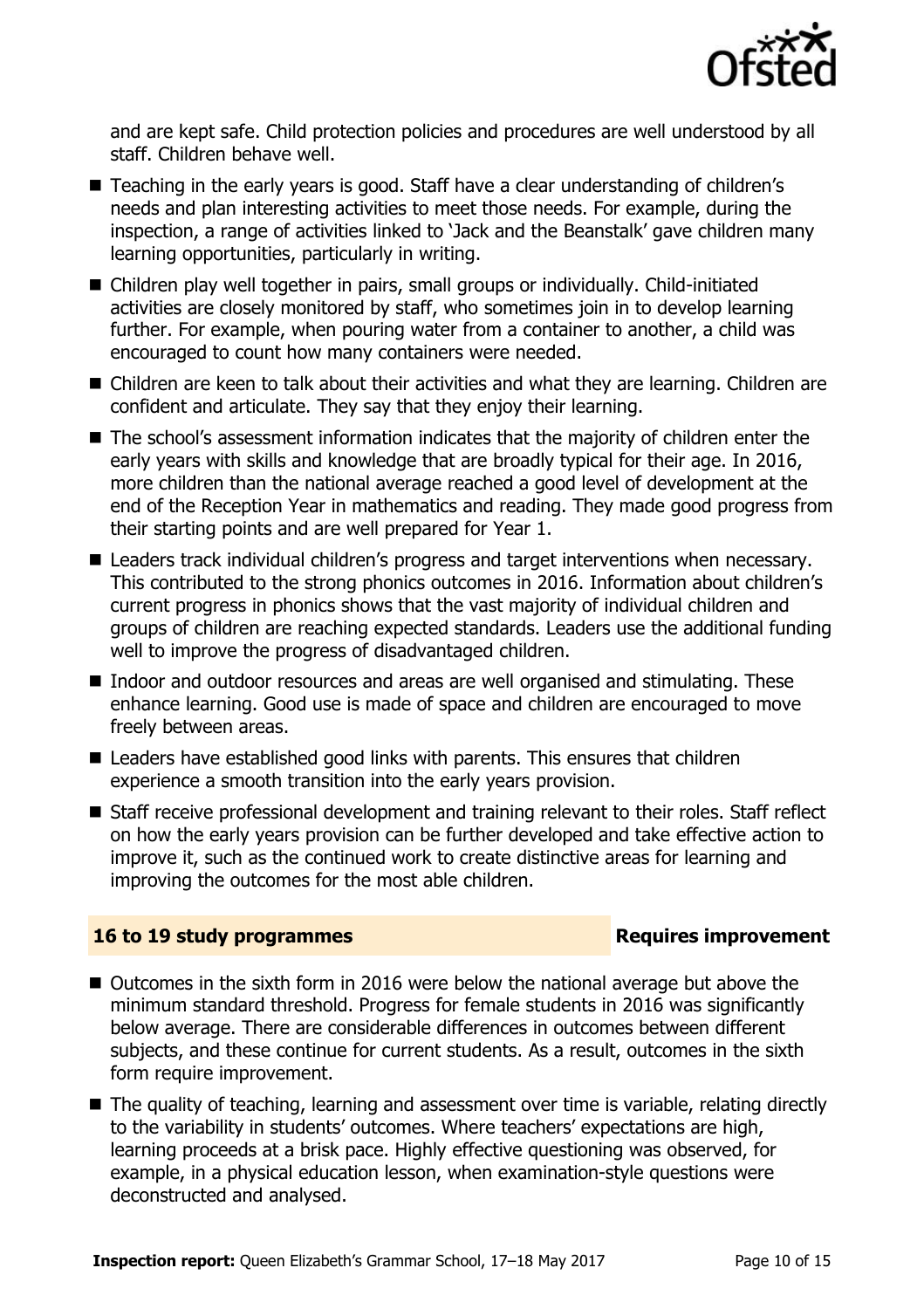

- Students' behaviour in the sixth form is good. Students engage well with their learning and have strong relationships with their teachers and peers. Students receive close, individualised support from teachers where appropriate.
- Students receive many opportunities to develop personally, particularly through the complementary studies programme. Students learn about many issues, including fundamental British values, safety, tolerance and respect, and radicalisation.
- Students are encouraged to contribute to the wider life of the school and to act as role models for younger pupils. Students are involved as prefects and through the house system. Students appreciate the range of opportunities for personal development, including the Duke of Edinburgh's Award scheme, charity fundraising, visits abroad to Uganda and sporting opportunities.
- Most students stay in the sixth form for two years and complete their programmes of study. There is a drop in retention between Years 12 and 13 due to less-effective information, advice and guidance on transition from key stage 4.
- $\blacksquare$  A small number of students begin their studies having not attained GCSEs at grades  $A^*$ to C in English or mathematics. The proportion who make good progress and improve their grades during the sixth form is higher than average.
- All students follow a traditional A-level curriculum. There are no vocational courses of study available, so the curriculum is less broad and balanced than seen nationally.
- There are regular opportunities for students to explore possible career paths, and they are well prepared for their futures. Participation in work experience is encouraged, although not always tracked and evaluated. In almost all cases, students move on to their choice in higher education, training or employment.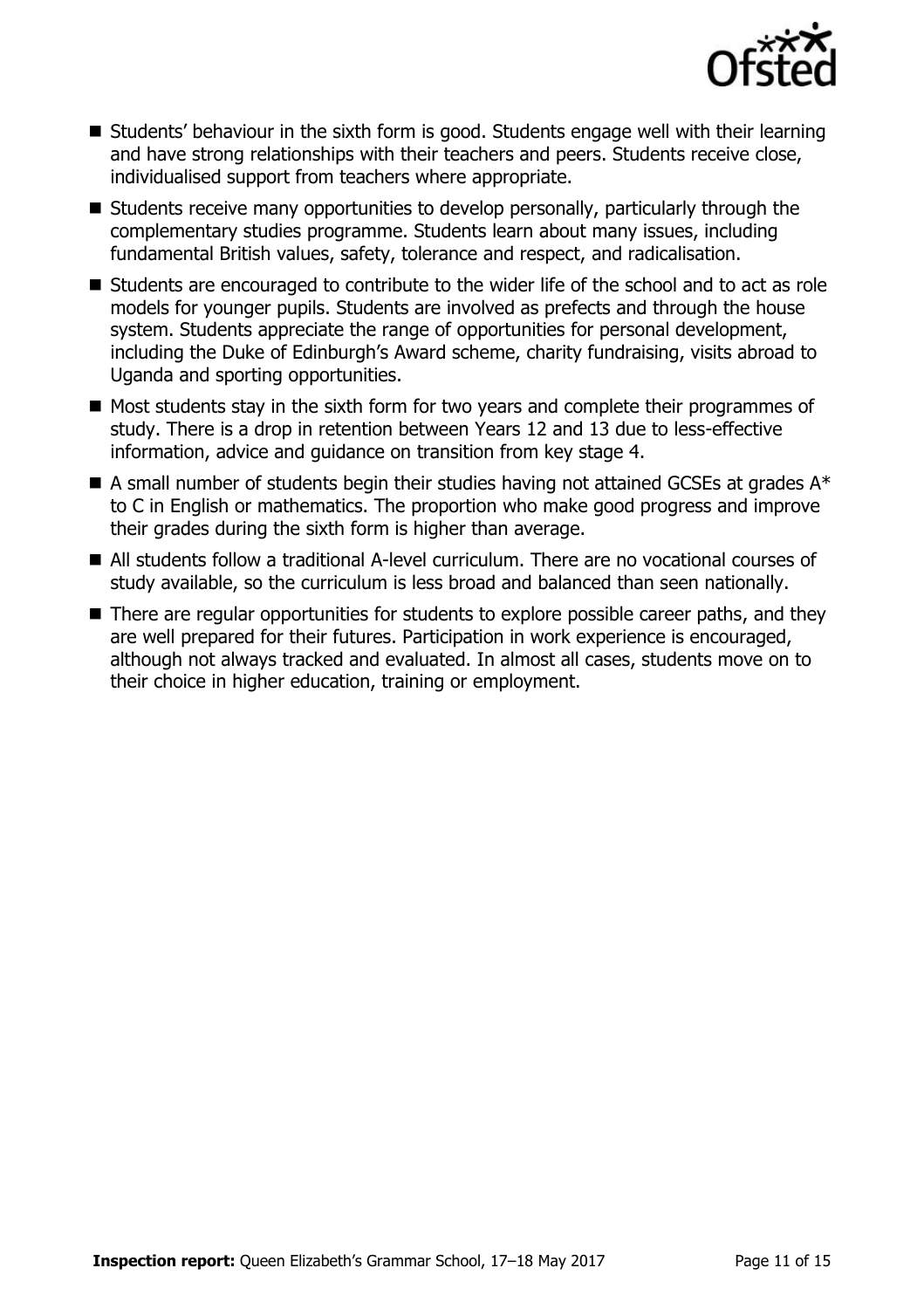

# **School details**

| Unique reference number | 141165                       |
|-------------------------|------------------------------|
| Local authority         | <b>Blackburn with Darwen</b> |
| Inspection number       | 10022815                     |

This inspection of the school was carried out under section 5 of the Education Act 2005.

| Type of school                                           | All-through              |
|----------------------------------------------------------|--------------------------|
| School category                                          | Academy free school      |
| Age range of pupils                                      | 4 to 19                  |
| Gender of pupils                                         | Mixed                    |
| Gender of pupils in 16 to 19 study<br>programmes         | Mixed                    |
| Number of pupils on the school roll                      | 1,041                    |
| Of which, number on roll in 16 to 19 study<br>programmes | 153                      |
| Appropriate authority                                    | Academy trust            |
| <b>Chair</b>                                             | Mr David Peat            |
| <b>Headteacher</b>                                       | Mrs Claire Gammon        |
| Telephone number                                         | 01254 686300             |
| Website                                                  | www.qegsblackburn.com    |
| <b>Email address</b>                                     | info@qegsblackburn.com   |
| Date of previous inspection                              | Not previously inspected |

### **Information about this school**

- The school meets requirements on the publication of specified information on its website.
- The school complies with Department for Education guidance on what academies and free schools should publish.
- Queen Elizabeth's Grammar School is a slightly larger than average-sized all-through school.
- The school converted from an independent day school to an academy free school in September 2014.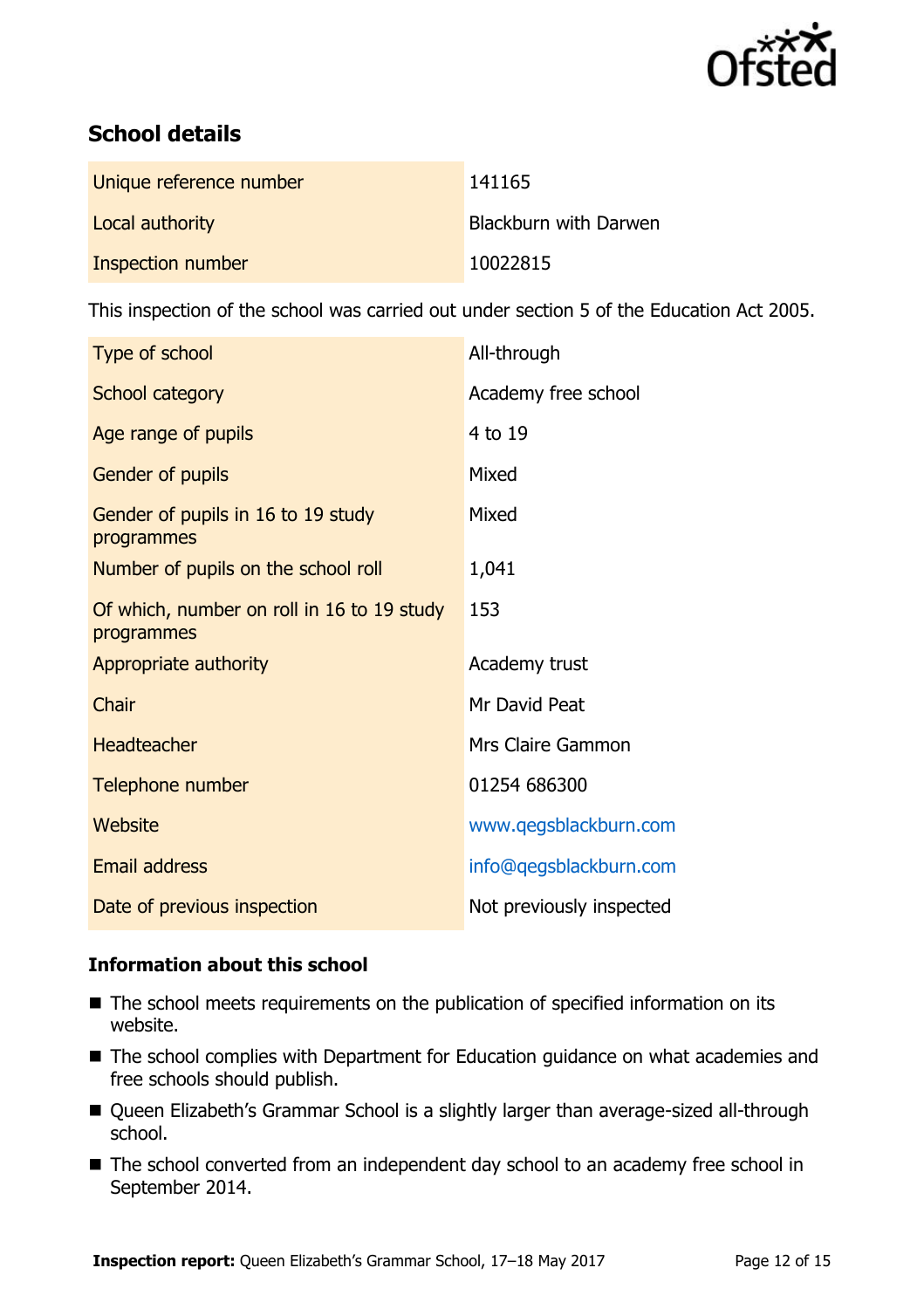

- The proportion of disadvantaged pupils is lower than average. A small number of pupils are supported through the Year 7 catch-up premium.
- The proportion of pupils from minority ethnic backgrounds is higher than average, as is the proportion who speak English as an additional language.
- The proportion of pupils who have special educational needs and/or disabilities is below average, as is the proportion who have a statement of special educational needs and/or an education, health and care plan.
- The school uses no alternative provision.
- Since the last inspection, the school has appointed a new acting headteacher from January 2017.
- In 2016, the school did not meet the government's current floor standards for key stage 2, which are the minimum expectations for pupils' attainment and progress at the end of Year 6.
- In 2016, the school met the government's current floor standards for key stage 4, which are the minimum expectations for pupils' attainment and progress at the end of Year 11.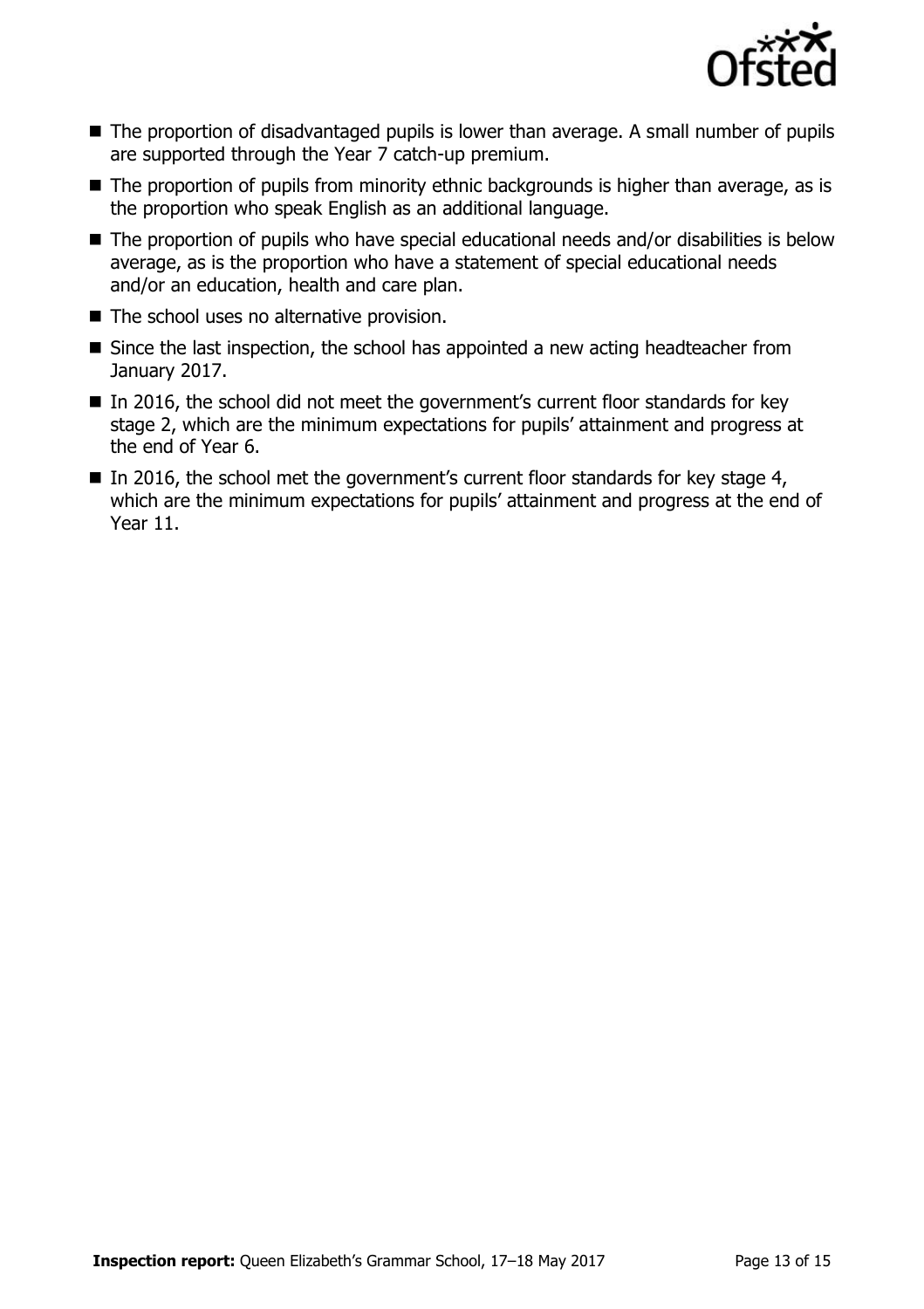

# **Information about this inspection**

- Inspectors observed learning across a wide range of subjects in different age groups. Some observations were undertaken jointly with senior leaders. In addition, inspectors made a number of other short visits to lessons, assemblies and other activities.
- **Inspectors listened to groups of pupils read.**
- Inspectors met with pupils, both formally and informally, to listen to their views.
- Meetings were held with the headteacher, other senior leaders, middle leaders, newly and recently qualified teachers, groups of pupils and representatives from the governing body.
- Inspectors scrutinised a wide range of documentation that covered: information about pupils' attainment and progress; the school's self-evaluation and its improvement plan; minutes of meetings of the governing body; and records relating to teaching and learning, pupils' attendance and behaviour and safeguarding of pupils.
- Inspectors observed pupils at breaks, lunchtimes, in assemblies, in lessons and at the end of the school day. Inspectors scrutinised pupils' work in lessons and looked at a sample of their books.
- Inspectors considered the views expressed by parents in the 138 responses to Ofsted's online survey, Parent View, as well as comments received via the free-text facility on Parent View. Inspectors also took into account the 70 responses to a questionnaire for staff and the 60 responses to a questionnaire for pupils.

#### **Inspection team**

| Helen O'Neill, lead inspector | Her Majesty's Inspector |
|-------------------------------|-------------------------|
| Jean Olsson-Law               | Ofsted Inspector        |
| <b>Ian Shackleton</b>         | Ofsted Inspector        |
| <b>Christine Veitch</b>       | Ofsted Inspector        |